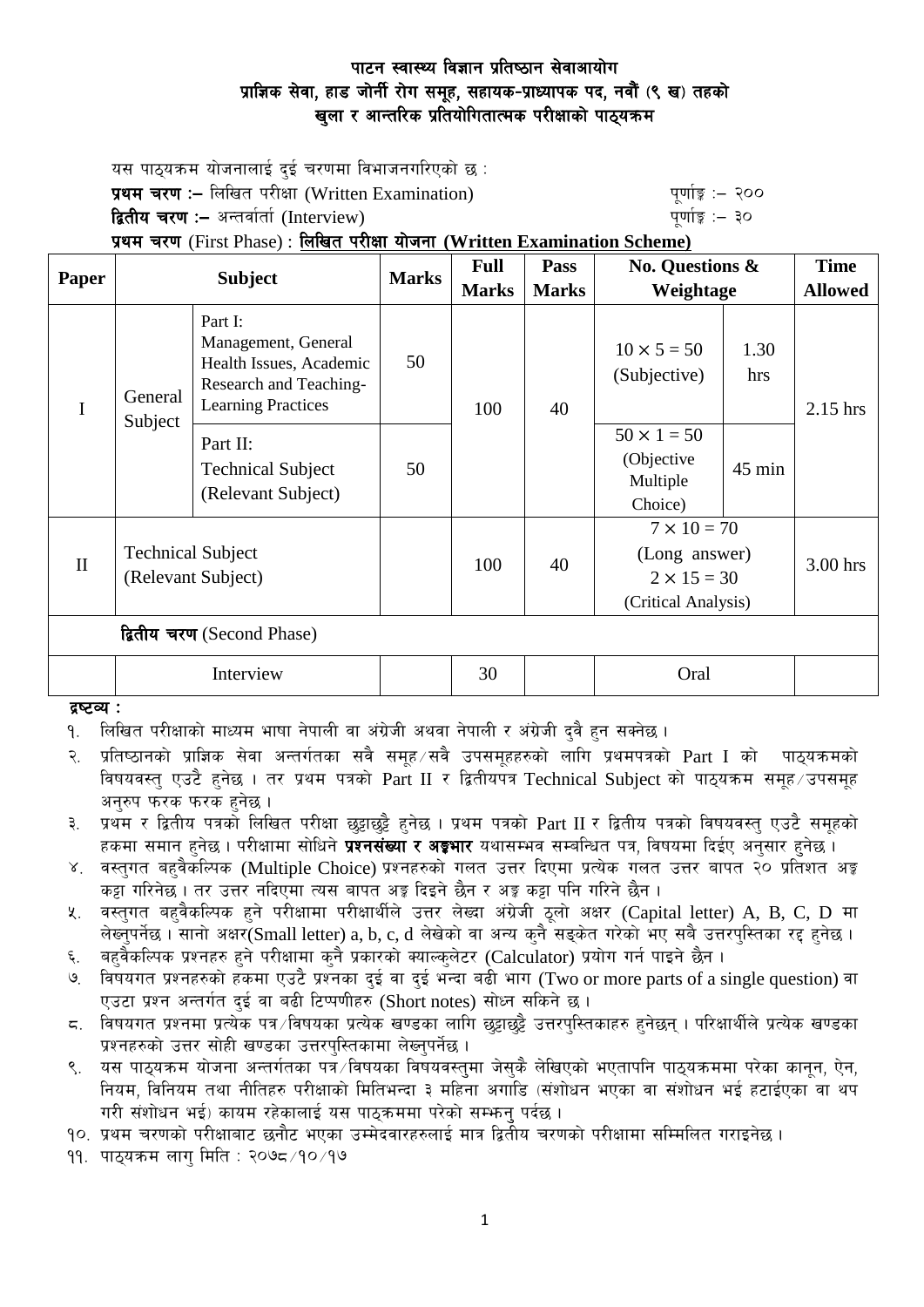# पाटन स्वास्थ्य विज्ञान प्रतिष्ठान सेवाआयोग प्राज्ञिक सेवा, हाड जोर्नी रोग समूह, सहायक-प्राध्यापक पद, नवौं (९ ख) तहको खला र आन्तरिक प्रतियोगितात्मक परीक्षाको पाठ्यक्रम

#### **Paper I: General Subject Part I:**

## **(Management, General Health Issues, Academic Research and Teaching - Learning Practices) Section (A) - 25 Marks**

#### 1. **Management**

- 1.1. Health care management system in Nepal and other parts of the world
- 1.2. Fundamental principles of healthcare institution and hospital management.
- 1.3. Effective hospital management principles
- 1.4. Purpose of medical and non-medical data and records
- 1.5. Ethics and responsibility of management
- 1.6. Concept of management and its application in health care including hospital
	- 1.7.1 Management: Concept, principles, functions, scope and role, level and skills of manager
	- 1.7.2 Planning: Concept, principles, nature, types, instruments and steps
	- 1.7.3 Leadership: Concept, function, leadership styles, leadership and management
	- 1.7.4 Coordination: Concept, types, techniques of effective coordination
	- 1.7.5 Communication and counselling: Concept, communication processes and barrier to effective communication, techniques for improving communication
	- 1.7.6 Decision making: Importance, types, rational process of decision making, problem solving techniques, improving decision making
	- 1.7.7 Participative management: Concept, advantage and disadvantage, techniques of participation
	- 1.7.8 Time management: Concept, essential factors and strategies for effective time management
	- 1.7.9 Conflict management: Concept, approaches to conflict, levels of conflict, causes of conflict and strategies for conflict management
	- 1.7.10 Stress management: Concept, causes and sources of stress, techniques of stress management
	- 1.7.11 Change management: Concept, sources of organizational change, resistance to change, management of resistance to change
	- 1.7.12 Appreciative inquiry: Concept, basic principle and management
	- 1.7.13 Human resource management: Concept, functions and different aspects
	- 1.7.14 Health manpower recruitment and development
	- 1.7.15 Financial management: Concept, approaches, budget formulation and implementation, Auditing and topics related to fiscal administration

## 2. **General Health Issues**

- 2.1. Present constitution of federal republic of Nepal (including health and welfare issues)
- 2.2. Organizational structure of Ministry of Health at national/federal, regional/state, district (if applicable), municipal and village council level
- 2.3. Professional council and related regulations
- 2.4. National Health Policy
- 2.5. Health Service Act and Regulation
- 2.6. Second Long term health plan
- 2.7. Health Management Information System, forms, indicators, annual reports
- 2.8. Human Development Indices, Sustainable Development Goals
- 2.9. Health volunteers in the national health system, its rationale, use and effectiveness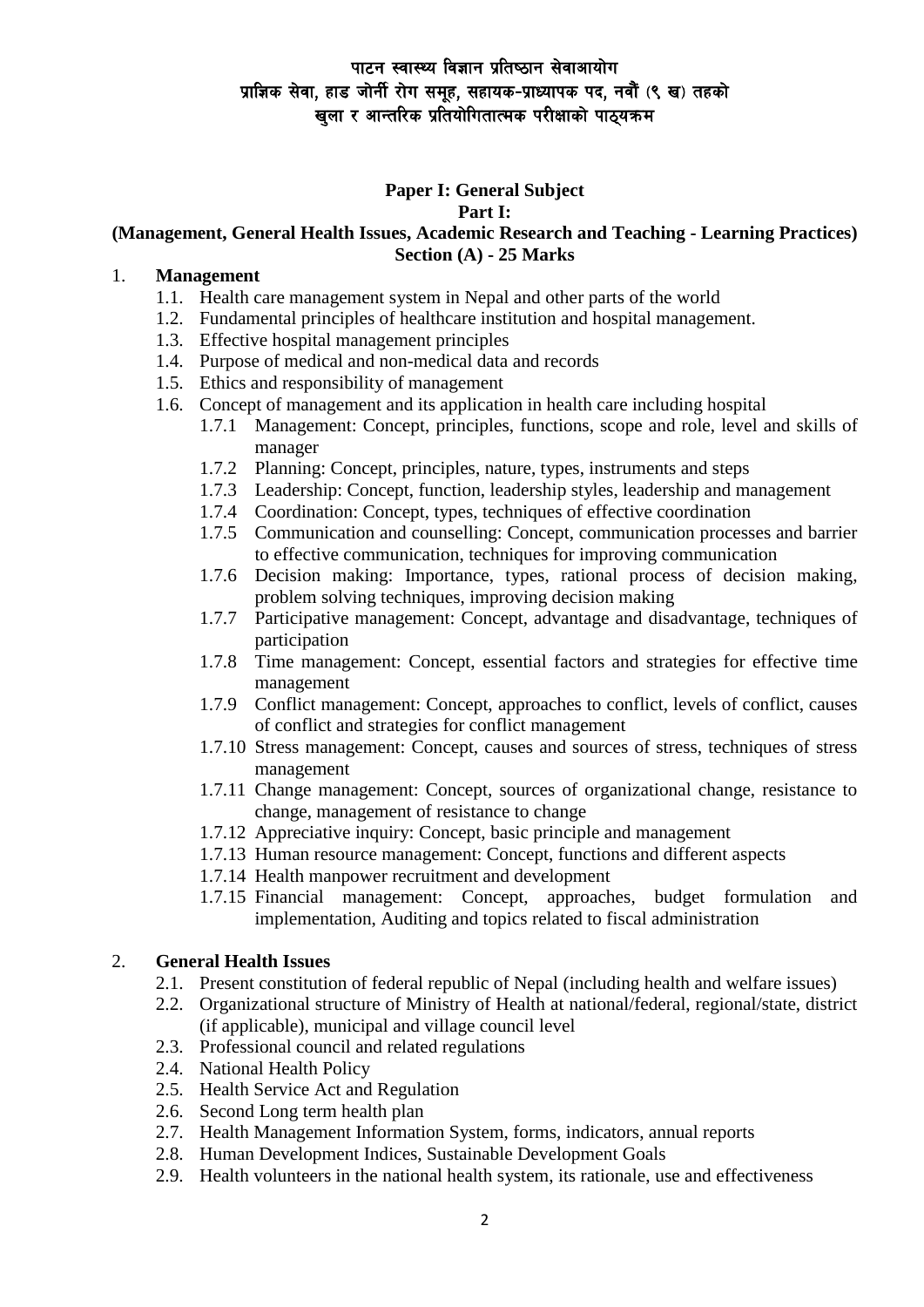# पाटन स्वास्थ्य विज्ञान प्रतिष्ठान सेवाआयोग प्राज्ञिक सेवा, हाड जोर्नी रोग समूह, सहायक-प्राध्यापक पद, नवौं (९ ख) तहको 'खला र आन्तरिक प्रतियोगितात्मक परीक्षाको पाठयक्रम

- 2.10. Local governance and community participation in health service delivery
- 2.11. Health Insurance and financing in health care
- 2.12. Alternative health care system: Ayurveda, homeopathy, Unani, Chinese etc.
- 2.13. Indigenous and traditional faith health and health practices
- 2.14. International Health Agencies: Roles and responsibilities of WHO, UNICEF, UNFPA, Inter-agency relationships, Government-agency coordination: Joint Annual Review meeting
- 2.15. Supervision, types and its usage in health sector
- 2.16. Monitoring and evaluation system in health sector
- 2.17. National Health Training Centre
- 2.18. National and International Disaster Plan, Coordination
- 2.19. Patan Academy of Health Sciences Act, Mission, Goals, Organogram
- 2.20. Scope and function of Patan Academy of Health Sciences executive bodies (senate, executive committee, academic council, faculty board, hospital management committee, subject committee), various other committees

#### **Section (B) - 25 Marks**

#### 3. **Academic Research**

- 3.1 Ethics, Bio-ethics and Professionalism
- 3.2 Human dignity and Human Right
- 3.3 Benefit and Harm
- 3.4 Autonomy and Individual responsibility
- 3.5 Consent and capacity to consent
- 3.6 Privacy and confidentiality
- 3.7 Respect for humans and personal integrity
- 3.8 Non-discrimination and non-stigmatization
- 3.9 Respect for cultural diversity and pluralism
- 3.10 National Health Research Council (NHRC) and its guidelines
- 3.11 Research process: ethical research proposal development, research principles, methods and materials, conclusion/recommendation/lesson learnt, commonly used referencing styles
- 3.12 IRB/IRC forms, types, use, importance; getting IRB/IRC clearance
- 3.13 Ethics on research methodology: sample selection, sample size calculation, ensuring reliability and validity of the instruments as well as methods proposed for health research
- 3.14 Quantitative and Qualitative studies
- 3.15 Data analysis (data visualization, descriptive statistics, inferential statistics with statistical hypotheses and appropriate tools/methods for quantitative studies; theme and code generation, thematic analysis, content analysis, grounded theory for qualitative and triangulation for mixed method studies)
- 3.16 Research ethics on vulnerable and non-vulnerable population
- 3.17 Research proposal/protocol/publication:
- 3.18 Publication ethics, plagiarism including self-plagiarism

## 4. **Teaching - Learning, Assessment and Evaluation**

- 4.1 Lancet Commission Report on Education of Health Professionals
- 4.2 Adult learning: Theories, principles, use, importance and outcomes, Adragogy vs. Pedagogy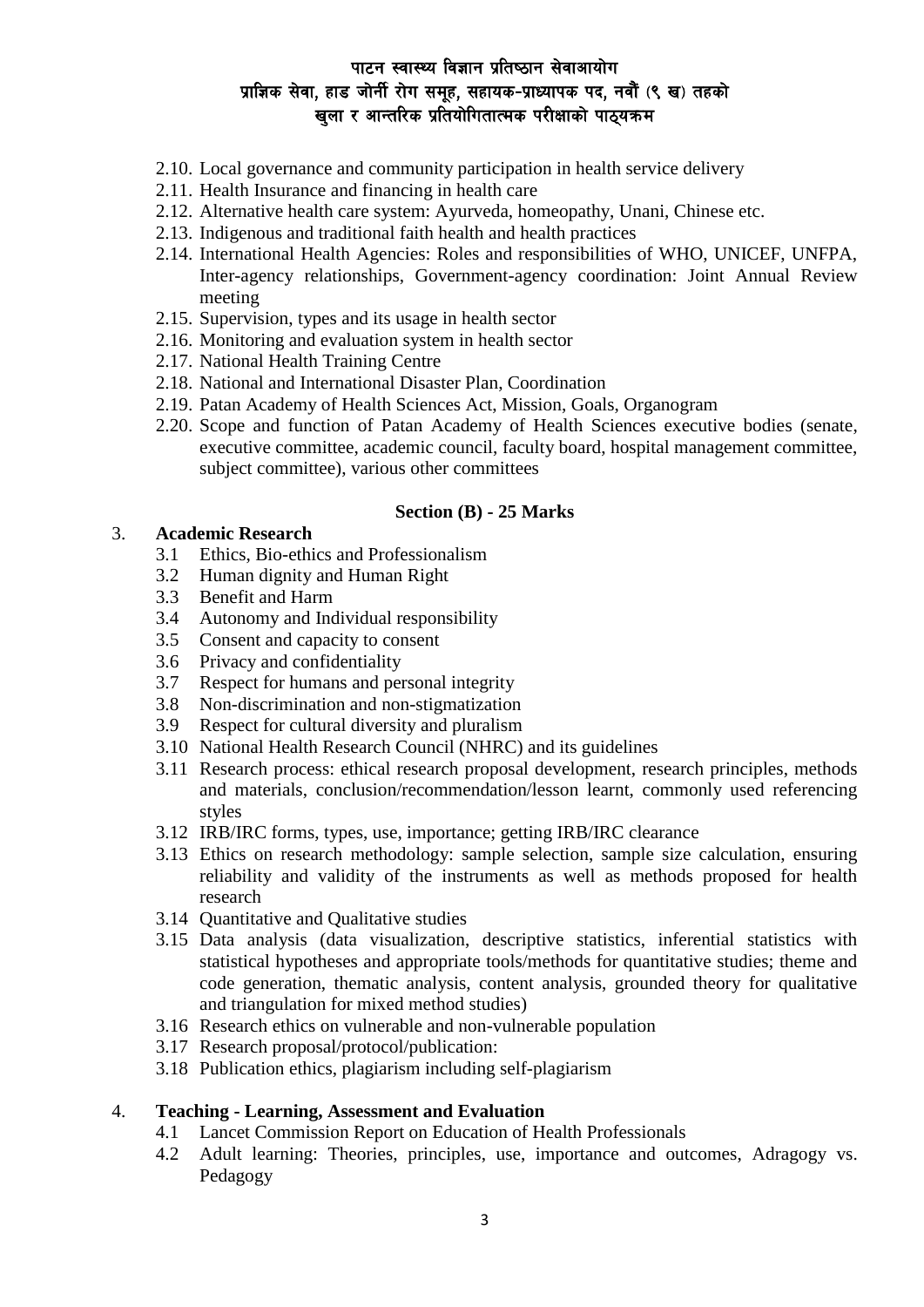# पाटन स्वास्थ्य विज्ञान प्रतिष्ठान सेवाआयोग प्राज्ञिक सेवा, हाड जोर्नी रोग समूह, सहायक-प्राध्यापक पद, नवौं (९ ख) तहको 'खला र आन्तरिक प्रतियोगितात्मक परीक्षाको पाठयक्रम

- 4.3 Conventional teaching learning: Didactic lectures, Teacher centred approaches, use and importance
- 4.4 Surface learning, deep learning and metacognition
- 4.5 Integrated teaching: Genesis, use, importance and outcomes
- 4.6 Problem-based learning: Genesis, use, importance and outcomes
- 4.7 SPICES model its use, importance and outcomes
- 4.8 Socialization, self-directed learning, mentoring, role model
- 4.9 Community orientation/community posting, re-orientation of medical education camp, community based learning and community engaged teaching-learning methods/models, use, importance and outcomes
- 4.10 Outcome Based Education (Competency-based Medical/Health Professions Education): Genesis, use, importance and outcomes
- 4.11 Experiential learning, Reflective practice, Feedback and feed-forward, Situated learning, Co-operative learning, Communities of practice
- 4.12 Assessment of students
	- 4.12.1 Blueprinting (Table and specification) : use, importance and outcomes
	- 4.12.2 Bloom's taxonomy of cognitive, psychomotor and affective domains, use and importance
	- 4.12.3 Diagnostic, Formative, Summative and Professional exams
- 4.13 Assessment of knowledge: Selection methods like Multiple Choice Questions, Extended Matching Items and supply methods like Short Answer Question, Problem Based Question, Long Answer Question with or without model answers and marking schemes, unstructured, semi-structured and structured viva-voce examination, advantages and limitations, use and importance, outcomes and its use in quality control
- 4.14 Assessment of performance (in-vitro): Direct observation of skills in the simulated setting, lab, ward etc. with or without checklist, Objective Structured Practical Examination, Objective Structured Clinical Examination, Standardized patients, use and importance, analysis, quality assurance, outcomes and its use in quality control
- 4.15 Assessment of performance (in-vivo): Mini-Clinical Evaluation Exercise (Mini-CEX), Direct Observation of Procedural Skills (DOPS), Case-Based Discussion (CbD), OSATS/ PBA, Multi-Source feedback (360 degree evaluation) use and importance for competency based health professions education, analysis, quality assurance, outcomes and its use in quality control
- 4.16 Assessment of observable behaviours in small groups e.g. Problem Based Learning sessions, Community Based Learning and Education sessions, Clinical clerkship rotations
- 4.17 Evaluation: Difference between assessment and evaluation, theory of change and its use in health professions education, process and outcome evaluation, qualitative, quantitative and mixed methods used in evaluation of health professions education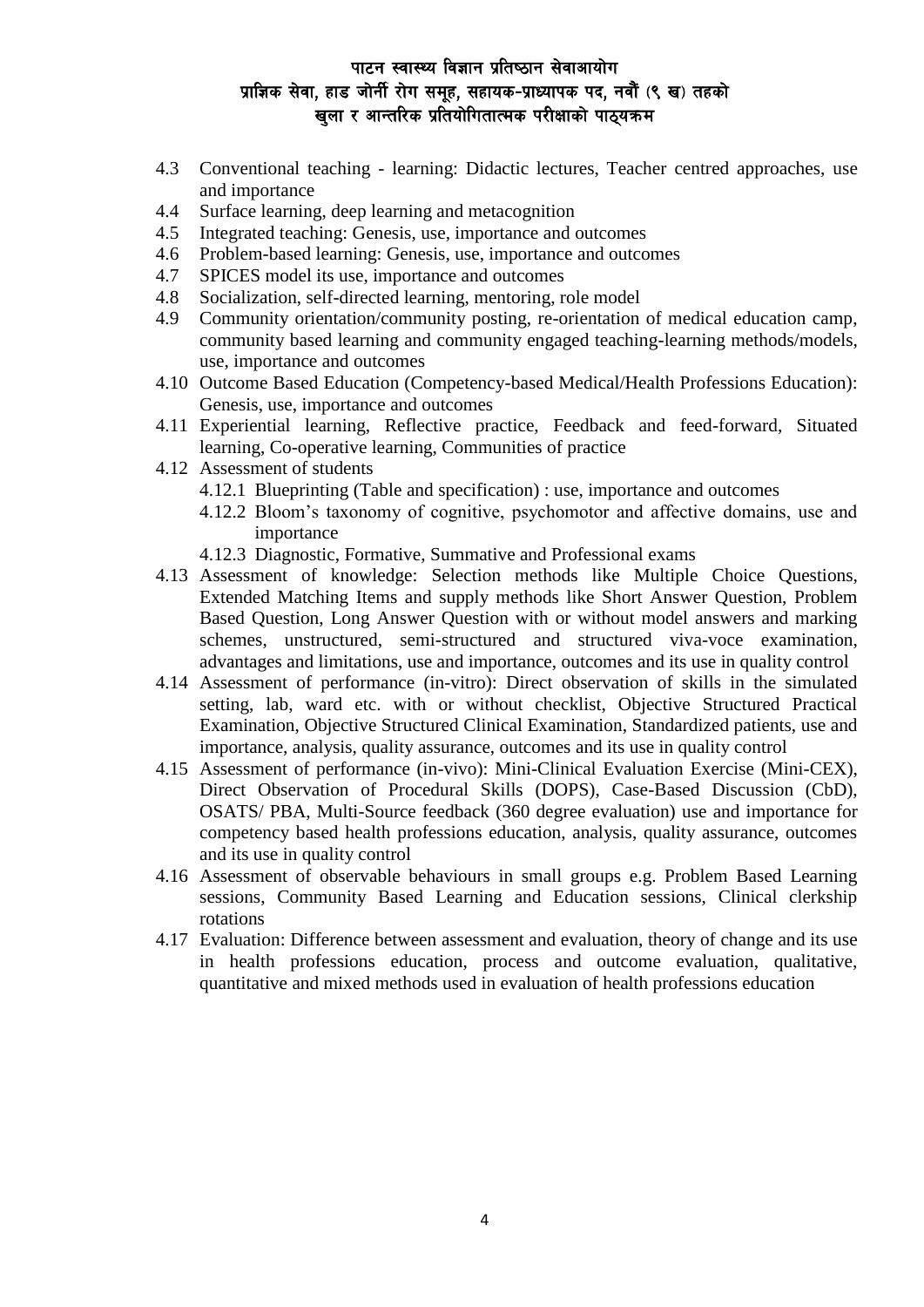# पाटन स्वास्थ्य विज्ञान प्रतिष्ठान सेवाआयोग प्राज्ञिक सेवा, हाड जोर्नी रोग समूह, सहायक-प्राध्यापक पद, नवौं (९ ख) तहको खुला र आन्तरिक प्रतियोगितात्मक परीक्षाको पाठ्यक्रम

## **Paper I Part II: Technical Subject Section (C) - 25 Marks**

## 1. **Applied Basic Sciences**

- 1.1 Applied anatomy
- 1.2 Applied Physiology
- 1.3 Applied Pathology
- 1.4 Applied Pharmacology
- 1.5 Applied immunology
- 1.6 Applied biostatics
- 1.7 Applied research methods
- 1.8 Applied Molecular biology and genetics

## 2. **Recent Advances**

- 2.1 Arthroscopy
- 2.2 Endoscopic surgery (Spine, Knee, etc)
- 2.3 Illizarov external fixator
- 2.4 Total joint replacement
- 2.5 Limb sparing surgery
- 2.6 Bone Banking, Laser surgery, etc.

#### 3. **Emergencies: Orthopedics**

- 3.1 Acute Osteomyelitis
- 3.2 Septic Arthritis
- 3.3 Compartmental Syndrome
- 3.4 Cauda Equina Syndrome
- 3.5 Necrotizing fasciitis

#### 4. **Emergencies : Trauma**

- 4.1 All fractures and dislocations
- 4.2 Open fractures
- 4.3 Crush injuries
- 4.4 Hand injuries
- 4.5 Spinal injuries

## **Section (D) - 25 Marks**

## 5. **Principles and practice of : Orthopedic Surgery**

- 5.1 General orthopedics
- 5.2 Regional Orthopedics
- 5.3 Pediatric Orthopedics
- 5.4 Orthopedic Oncology
- 5.5 Orthopedic Neurology